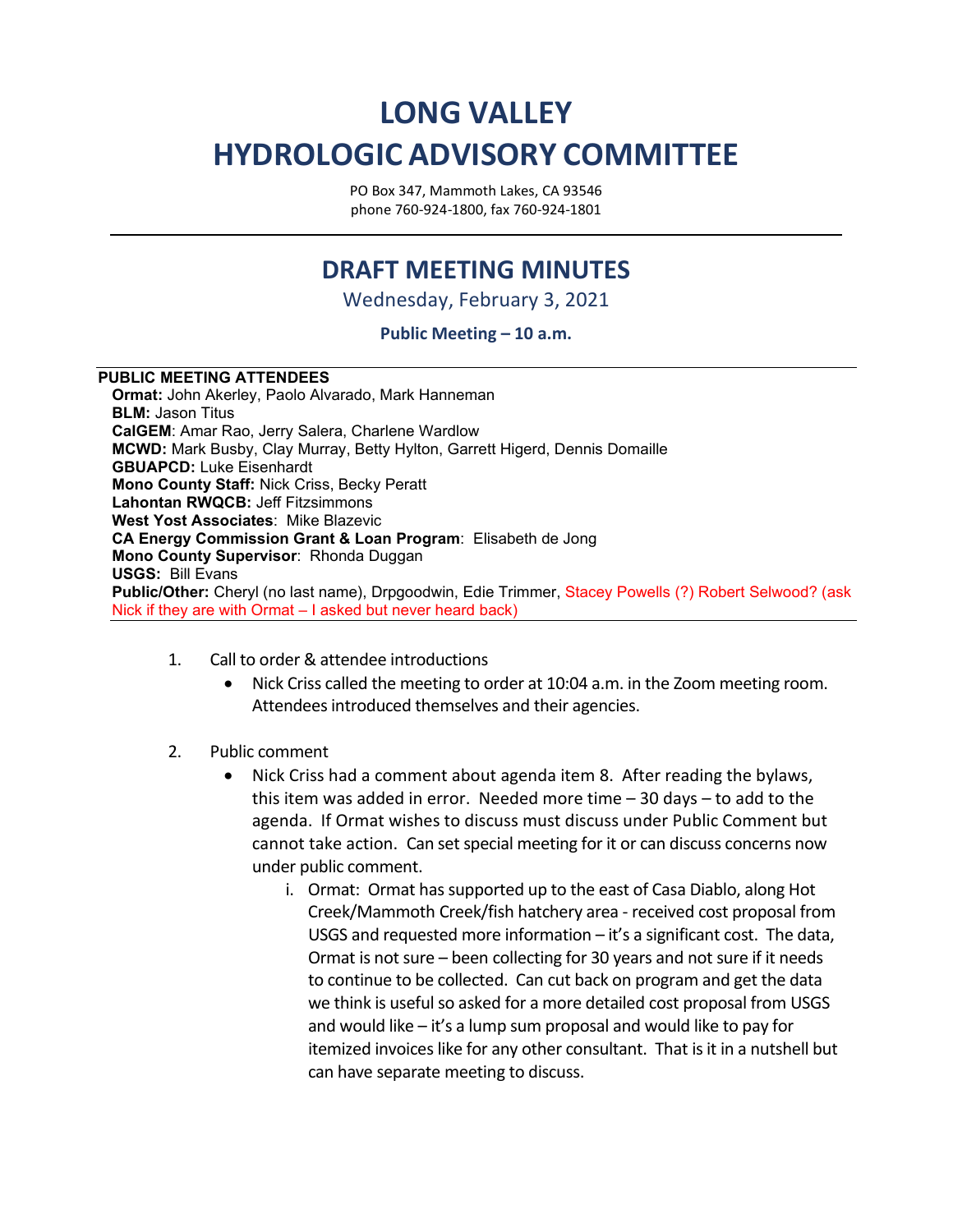- ii. Nick Criss: What is Ormat looking to do? Need special meeting or wait until summer? Monitoring program that referring to was born out of a settlement agreement from lawsuit from the original NP2 use permit, suit was filed by Cal Fish & Wildlife. The program is part of the settlement agreement from the litigation. If Ormat wishes to modify or get out of doing the monitoring or it's not necessary because of 30 years of data, that will have to go through the court system to renegotiate the settlement and Cal Fish & Wildlife will have to agree.
- iii. Ormat: We just want more justification for some of the costs. Several sites that the proposal discusses, measurements of flow rates, and we are collecting other data on a regular basis. Cost is significant and would like more input on what we are paying for.
- iv. Nick Criss: Mono county is middle man between Ormat and USGS so to fund the program Ormat pays the county and county pays USGS. This has not been funded this year, USGS has not done work, and why not hat the meeting today and not presenting. So will continue to work with Ormat and USGS to get the FY 2021 monitoring off the ground.
- v. Questions Was there no sampling at all in 2020? No this is for 2021. For 2020 that was done, talking about 2021, so slightly behind on that but if can get resolved quickly then it won't be too much of an issue and hopeful can get up and running soon. Negotiating as we speak. Have we missed anything at this point? That remains to be seen. It's a negotiation – agreements have not been signed by Ormat so county can't sign with USGS because there is some dispute about the cost that USGS is charging Ormat for monitoring. So trying to negotiate something to get underway. Trying to avoid, the underlying issue, without the monitoring, Ormat is technically in violation of its use permit and there could be enforcement actions. So this is a negotiation that we need to figure out how to get 2021 monitoring up and running soon. Talking with Ormat and USGS to get everyone on the same page and get 2021 underway.
- vi. Ormat: On the USGS website there is continuous reporting, instruments in place at the hatchery for the flow rates and temperature and along Mammoth Creek, data loggers in all the wells recording data. So no data being lost as far as can tell, just a matter of going out and downloading the data and updating charts. So information in the USGS report appears to be data that is collected from these continuous logging units. So don't think we are losing any data at this time.
- vii. Nick Criss: The data logging will be shared in the August meeting but if it is delayed it might not be ready for that meeting.
- 3. Review/approve minutes of August 5, 2020 (postponed until August 2021 meeting)
	- Postponed due to staff changes and needing to get last meeting minutes transcribed.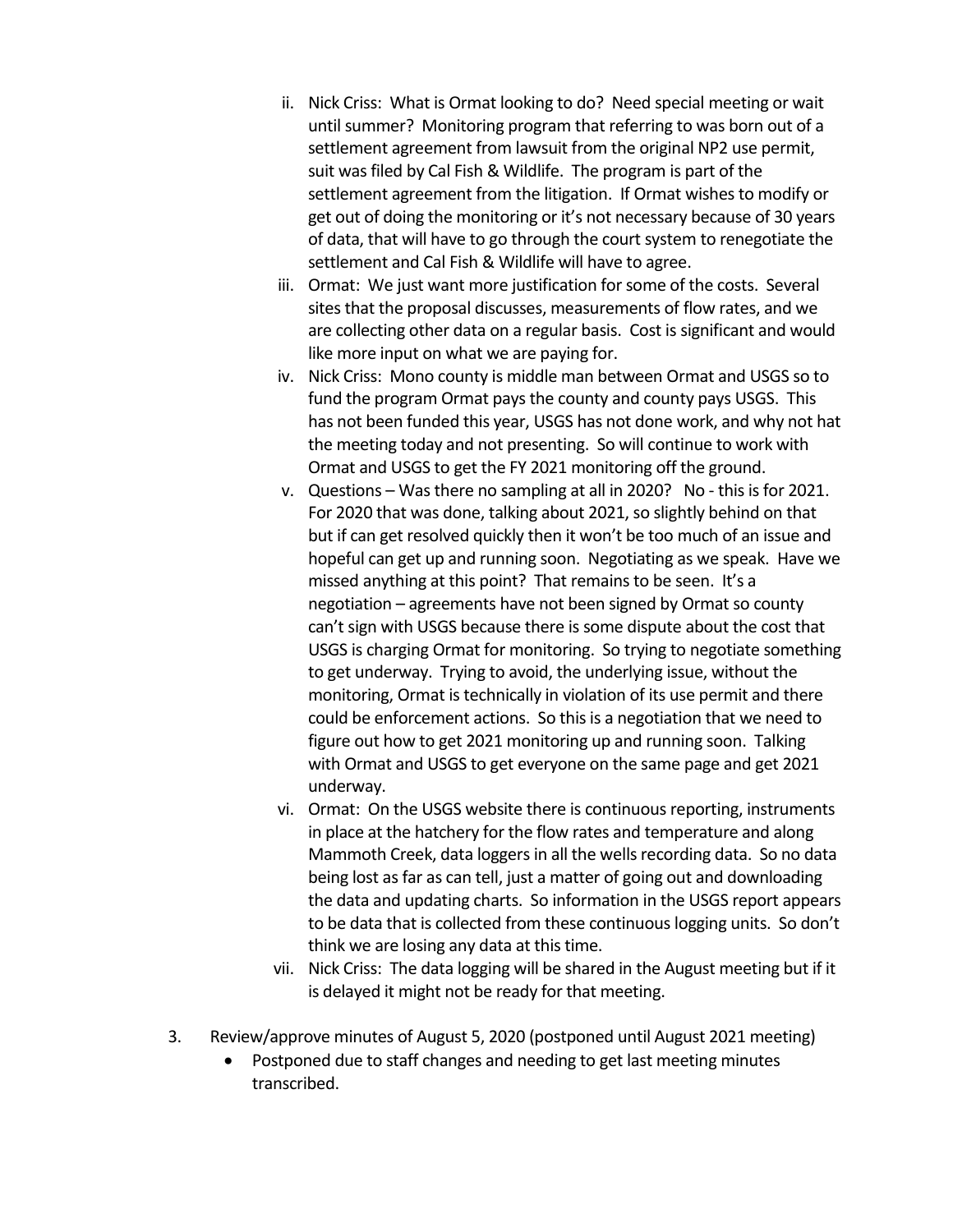- 4. Subcommittee status reports
	- Ormat went over 3<sup>rd</sup> quarter reporting, production rates, reservoir pressure numbers. Standard for the subcommittee. Something brought up by Bill Evans re a changing hot area about a mile east of the plant, steam vents that aren't new features but some changing going on there, but based on the data did not seem obvious that it's due to plant operations but might need to be continuously looked at.
- 5. USGS monitoring data (Basalt Canyon temperature logs)
	- Not doing today since USGS not here
- 6. USGS water chemistry of MCWD wells and new Basalt Canyon monitoring wells
	- Bill Evans: USGS central lab is experiencing Covid related delays in some operations and as a result have not released complete chemistry results to public for the monitoring wells there. Been a few months since have posted complete chemistry. Only partial data on the site for any analyses that might need to be run right away. The lab is promising to get caught up soon but as of Monday had not done so. If looking for new chemistry data it will be awhile longer, but it will appear. Samples have been collected from the Mammoth community wells and monitoring wells on schedule, a little delay last summer due to not doing fieldwork but back on track now. Tracked a preliminary chemistry data from the wells, even if not public yet, and can say there have not been surprising changes in any of the wells, with exception of well P-17. Definite increase in the concentration of chloride in that well, had dropped to 1.5 mg per liter last summer/spring, so at baseline levels for groundwater, but back up to 6 mg per liter in last two samples so definte increase. Concentration of other geothermal constituents like boron and lithium have also gone up, as has temperature. The continuous CTD sensors in that well are working so getting a record of what is happening, downloaded every month, so getting a record to use to look for correlations in data and try to understand what is causing the change and mixing between thermal and non-thermal waters. Finally, very happy with chemistry of samples getting from the deep monitoring well, 2825. Efforts in place to improve access to slotted part of tubing at bottom of well and clean out of well, that helped. So in the record for that well, a couple of earliest samples may be contaminated with drilling water but latest samples have looked good. Pristine geothermal fluid.
	- Nick Criss: When expect rest of data available? Bill Evans: We keep asking the central lab and don't know, the last time asked they expected any day but that's been 2 or 3 weeks. Having trouble getting reagents from suppliers, attributed to Covid delays, and until get reagents together can't complete certain analyses. Most tests have been run but to do final quality control an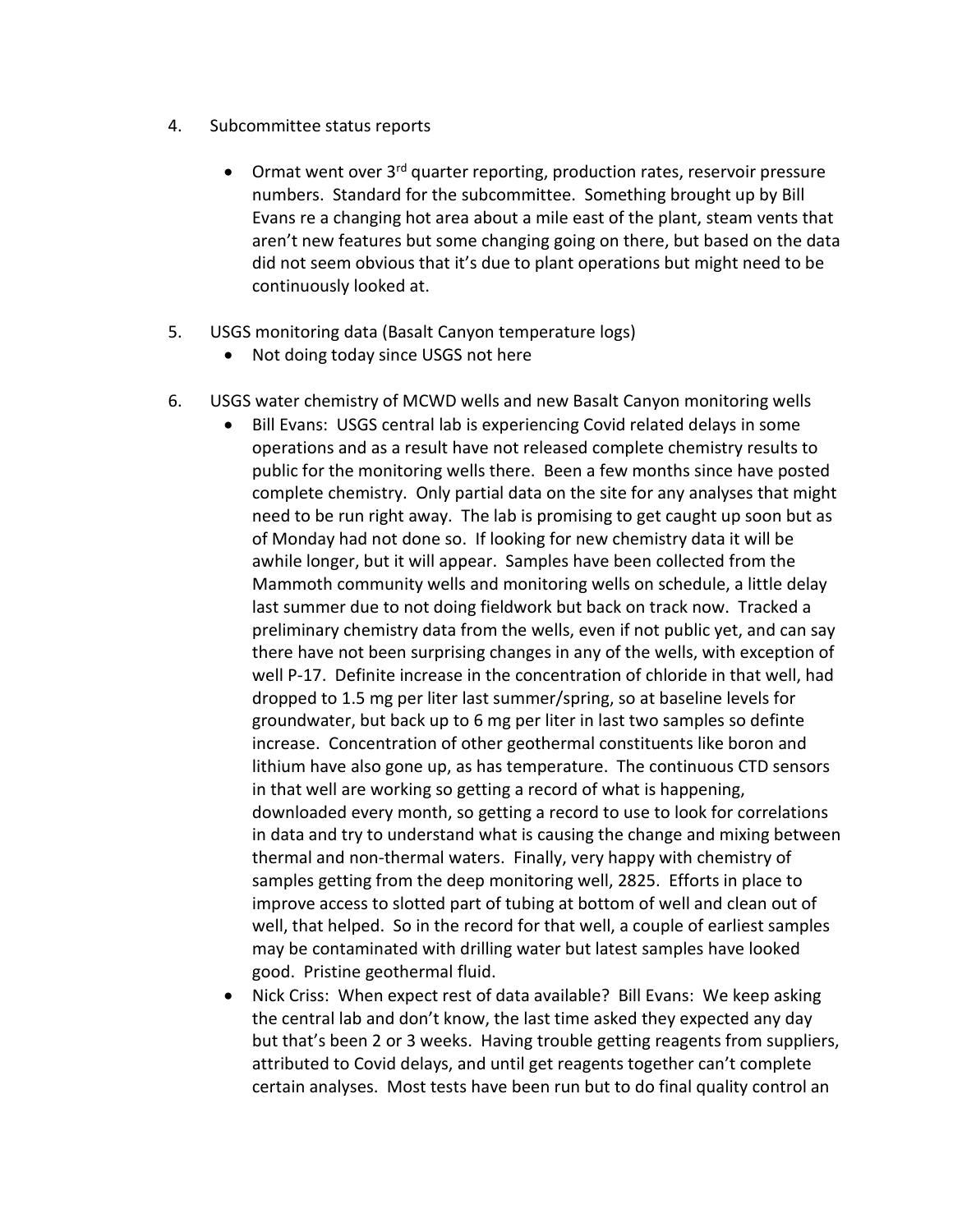and publicly release, it's a hitch in supply system that will hopefully be resolved soon. Nick Criss: As far as the increase in the waters is there any indication as to cause? Drought, what does USGS think? Bill Evans: It's an interesting well, the amount of geothermal chloride in that well reached a maximum in 2017 and there were a couple of wet years and the amount of geothermal fluid in that well decreased a lot, reaching a minimum last February. And then it has gone back up again. Correlations – been more pumping of that well so have pumping and climate – last winter was a very dry winter. Several meetings ago showed a graph of chloride concentration versus precipitation versus pumping versus water level – I think there are several factors that control the fluid that gets to that well so teasing out individual ones and which one controls the system the most will take time. But now that these continuous probes are in place, have a better chance to study that even if don't have an answer now.

- Mark Busby: Was there a corresponding decline of water levels in the well as chloride went up? Bill Evans: Would have to go back and check on that as to whether there was a decline in water level. There might have been a small decline but would have to look at the graphs again.
- 7. CD IV Groundwater Monitoring & Response Plan (GMRP) and BLM report on monitoring well development activities
	- Jason Titus: Was not on the email distribution list so does not have anything prepared for this. The GMRP meeting is next week and preparing stuff to send out for that. As far as new monitoring well development activities, USGS finished drilling BLM 2 at Shady Rest campground, the 700 ft well, the deep well being held off because the shallow well took too long to drill, and that will be added into the monitoring network and will get data from USGS next time they are out to do the monitoring. The well is located right at the old Shady Rest campground, just north of it.
	- Mark Busby: On BLM 3 was on hold what's the plan moving forward to get that completed? Jason Titus: Talking with USGS about that, hopefully before end of the month will have agreement with USGS on when to get it drilled but don't know if will happen before the Forest Service wants to open the campground for the year - once it is open can't drill. So 3 might not get finished until next winter.
	- Mark Busby: Will there be a report on BLM 2 in the near future? Jason Titus: Yes. Will be discussed at the GRMP, there were delays and had issues with drilling.
	- Mark Busby: The Forest Service is involved in a special use permit, have any discussions with them about extending the use permit, or possibility that with Covid restrictions campgrounds might not open as early as usual? Jason Titus: It's possible, once able to get something more concrete from USGS on funding for BLM 3 and the monitoring, can move forward a bit more and will